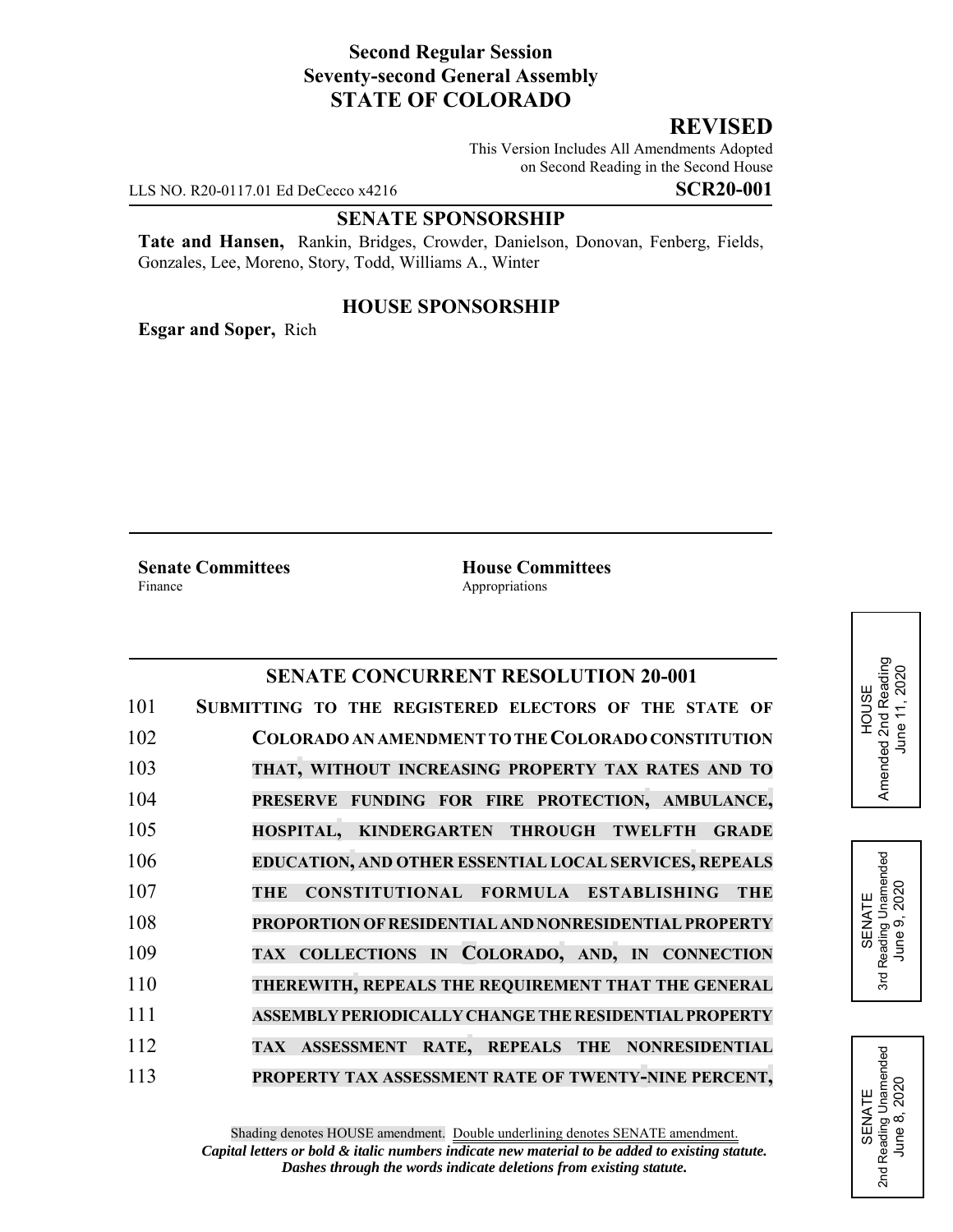#### **Resolution Summary**

*(Note: This summary applies to this resolution as introduced and does not reflect any amendments that may be subsequently adopted. If this resolution passes third reading in the house of introduction, a resolution summary that applies to the reengrossed version of this resolution will be available at http://leg.colorado.gov/.)*

Property tax in Colorado is generally equal to the actual value of property multiplied by an assessment rate, and the resulting assessed value is multiplied by each applicable local government's mill levy. The assessment rate for residential real property is established by the general assembly in accordance with a provision of the state constitution that is commonly known as the "Gallagher Amendment" and is limited by section 20 of article X of the state constitution (TABOR). Under the Gallagher Amendment, there are 2 important classes of property for the purposes of determining the residential assessment rate: residential property and nonresidential property. The assessment rate for most nonresidential property is fixed in the state constitution at 29%. The residential assessment rate was initially set at 21%, but the rate has been adjusted prior to each 2-year reassessment cycle to keep the percentage of aggregate statewide assessed value attributable to residential property the same as it was in the year immediately preceding the new reassessment cycle. Currently, the residential assessment rate is 7.15%.

The concurrent resolution repeals the Gallagher Amendment so that the general assembly will no longer be required to establish the residential assessment rate based on the formula expressed in the Gallagher Amendment. The resolution also repeals the reference to the residential rate of 21%, which last applied in 1986, prior to the first adjustment required by the Gallagher Amendment. Finally, the resolution repeals the 29% assessment rate that applies for all nonresidential property, excluding producing mines and lands or leaseholds producing oil or gas.

4 **SECTION 1.** At the election held on November 3, 2020, the

<sup>1</sup> *Be It Resolved by the Senate of the Seventy-second General*

<sup>2</sup> *Assembly of the State of Colorado, the House of Representatives*

<sup>3</sup> *concurring herein:*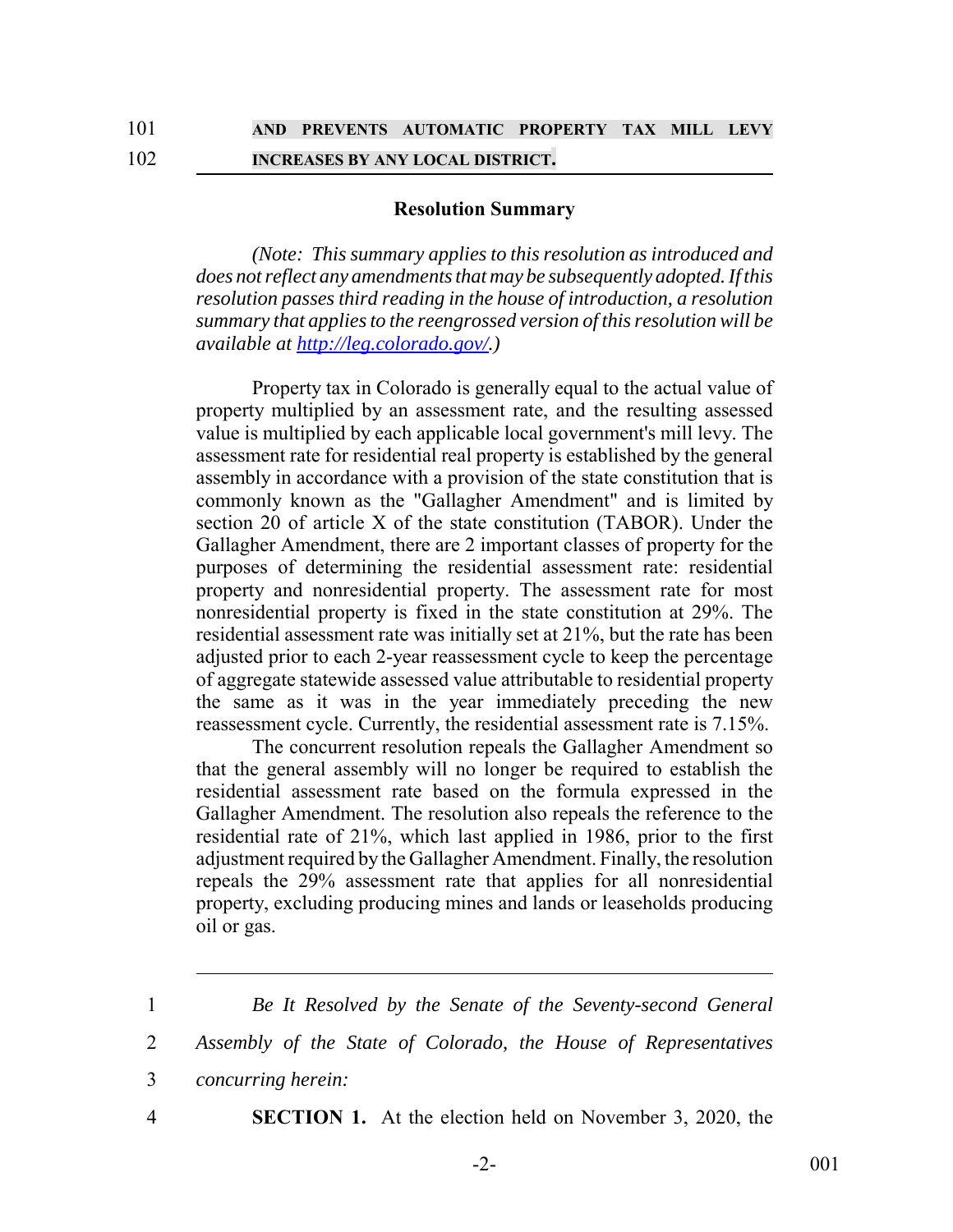1 secretary of state shall submit to the registered electors of the state the 2 ballot title set forth in section 2 for the following amendment to the state 3 constitution:

4 In the constitution of the state of Colorado, section 3 of article X, 5 **amend** (1)(b) as follows:

6 **Section 3. Uniform taxation - exemptions.** (1) (b) Residential 7 real property, which shall include all residential dwelling units and the 8 land, as defined by law, on which such units are located, and mobile 9 home parks, but shall not include hotels and motels, shall be valued for 10 assessment. at twenty-one percent of its actual value. For the property tax 11 year commencing January 1, 1985, the general assembly shall determine 12 the percentage of the aggregate statewide valuation for assessment which 13 is attributable to residential real property. For each subsequent year, the 14 general assembly shall again determine the percentage of the aggregate 15 statewide valuation for assessment which is attributable to each class of 16 taxable property, after adding in the increased valuation for assessment 17 attributable to new construction and to increased volume of mineral and 18 oil and gas production. For each year in which there is a change in the 19 level of value used in determining actual value, the general assembly shall 20 adjust the ratio of valuation for assessment for residential real property 21 which is set forth in this paragraph (b) as is necessary to insure that the 22 percentage of the aggregate statewide valuation for assessment which is 23 attributable to residential real property shall remain the same as it was in 24 the year immediately preceding the year in which such change occurs. 25 Such adjusted ratio shall be the ratio of valuation for assessment for 26 residential real property for those years for which such new level of value 27 is used. In determining the adjustment to be made in the ratio of valuation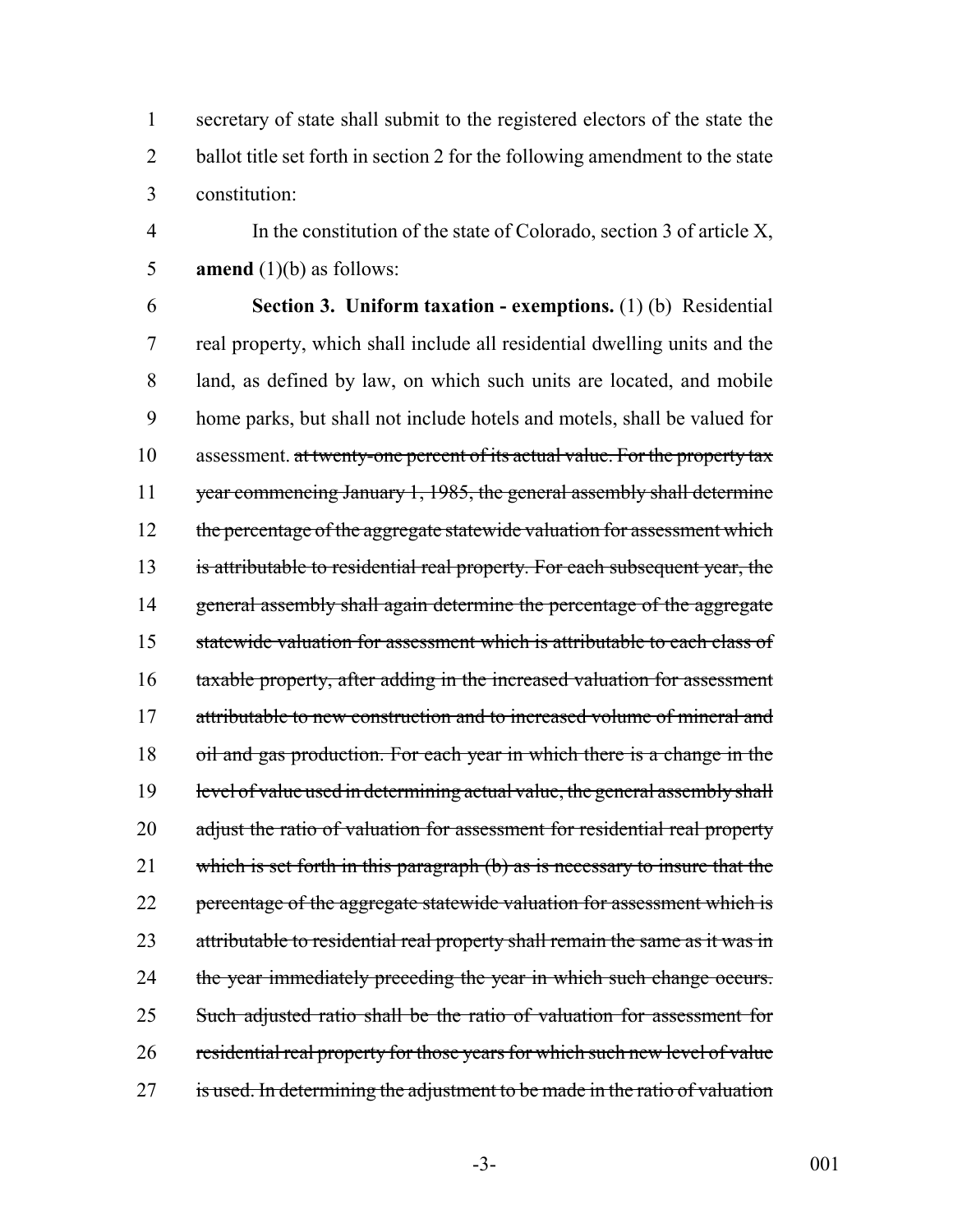for assessment for residential real property, the aggregate statewide 2 valuation for assessment that is attributable to residential real property shall be calculated as if the full actual value of all owner-occupied primary residences that are partially exempt from taxation pursuant to 5 section 3.5 of this article was subject to taxation. All other taxable property shall be valued for assessment. at twenty-nine percent of its 7 actual value. However, The valuation for assessment for producing mines, as defined by law, and lands or leaseholds producing oil or gas, as defined by law, shall be a portion of the actual annual or actual average annual production therefrom, based upon the value of the unprocessed material, according to procedures prescribed by law for different types of minerals. Non-producing unpatented mining claims, which are possessory interests in real property by virtue of leases from the United States of America, shall be exempt from property taxation.

 **SECTION 2.** Each elector voting at the election may cast a vote either "Yes/For" or "No/Against" on the following ballot title: "Without increasing property tax rates and to preserve funding for fire protection, ambulance, hospital, kindergarten through twelfth grade education, and other essential local services, shall the voters of Colorado approve an amendment to the Colorado constitution repealing the constitutional formula establishing the proportion of residential and nonresidential property tax collections in Colorado, and, in connection therewith, repealing the requirement that the general assembly periodically change the residential property tax assessment rate, repealing the nonresidential property tax assessment rate of twenty-nine percent, and preventing automatic property tax mill levy increases by any local district?"

**SECTION 3.** Except as otherwise provided in section 1-40-123,